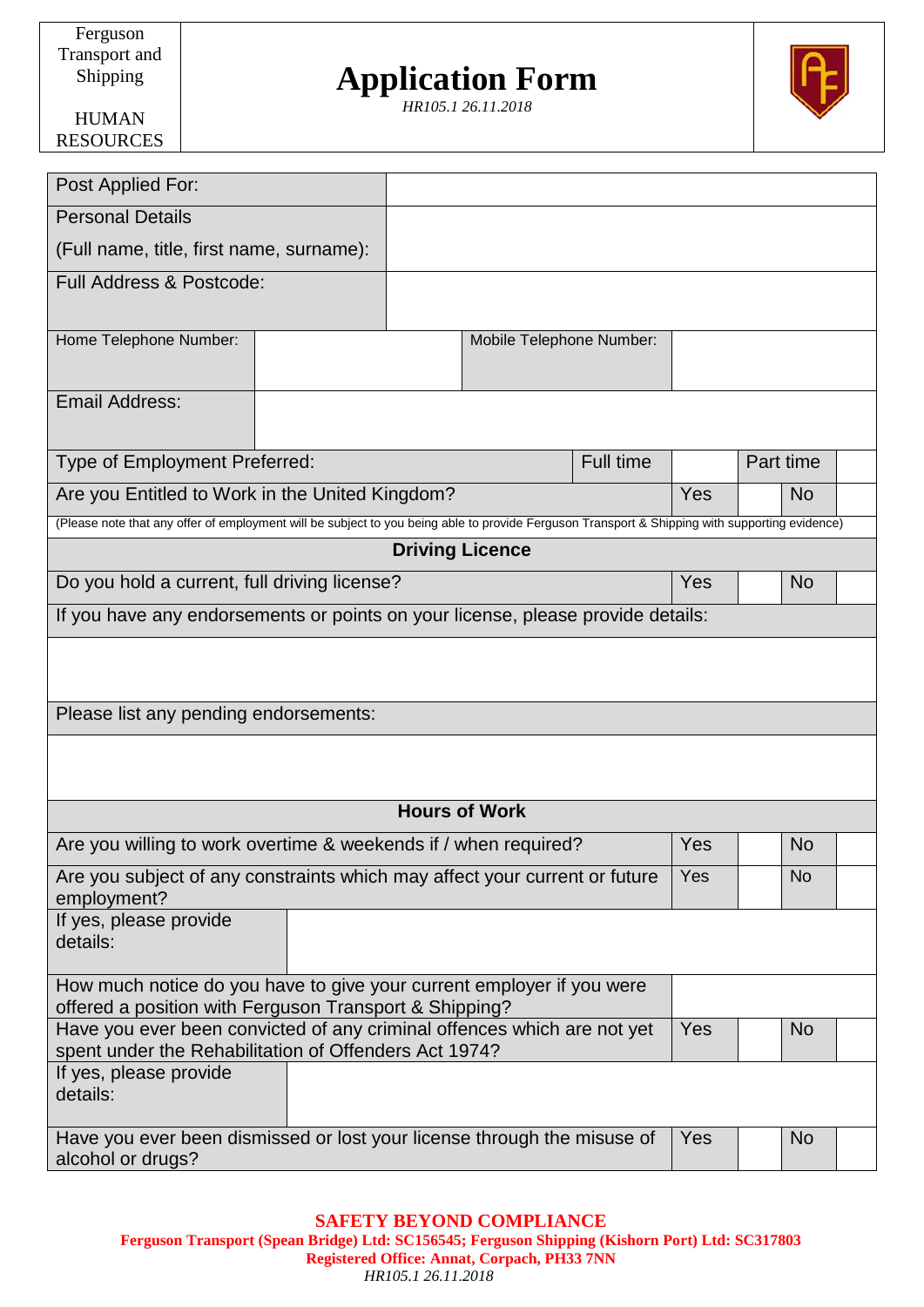Ferguson Transport and Shipping

# **Application Form**

*HR105.1 26.11.2018*



HUMAN RESOURCES

| <b>Employment History</b> |                                                                                                     |  |  |  |
|---------------------------|-----------------------------------------------------------------------------------------------------|--|--|--|
|                           | Please give details of your previous employers, starting with your current or most recent employer. |  |  |  |
|                           | Please provide details of any gaps in your employment and reasons for this. We require              |  |  |  |
|                           | information on your previous employers over the last 5 years as a minimum.                          |  |  |  |
| Employer:                 |                                                                                                     |  |  |  |
| Address:                  |                                                                                                     |  |  |  |
| From:                     | To:                                                                                                 |  |  |  |
| Basic rate of pay:        |                                                                                                     |  |  |  |
| Reason for                |                                                                                                     |  |  |  |
| leaving:                  |                                                                                                     |  |  |  |
| Duties &                  |                                                                                                     |  |  |  |
| responsibilities:         |                                                                                                     |  |  |  |
|                           |                                                                                                     |  |  |  |
| Employer:                 |                                                                                                     |  |  |  |
| Address:                  |                                                                                                     |  |  |  |
| From:                     | To:                                                                                                 |  |  |  |
| Basic rate of pay:        |                                                                                                     |  |  |  |
| Reason for                |                                                                                                     |  |  |  |
| leaving:                  |                                                                                                     |  |  |  |
| Duties &                  |                                                                                                     |  |  |  |
| responsibilities:         |                                                                                                     |  |  |  |
|                           |                                                                                                     |  |  |  |
| Employer:                 |                                                                                                     |  |  |  |
| Address:                  |                                                                                                     |  |  |  |
| From:                     | To:                                                                                                 |  |  |  |
| Basic rate of pay:        |                                                                                                     |  |  |  |
| Reason for                |                                                                                                     |  |  |  |
| leaving:                  |                                                                                                     |  |  |  |
| Duties &                  |                                                                                                     |  |  |  |
| responsibilities:         |                                                                                                     |  |  |  |
|                           |                                                                                                     |  |  |  |
| Employer:                 |                                                                                                     |  |  |  |
| Address:                  |                                                                                                     |  |  |  |
| From:                     | To:                                                                                                 |  |  |  |
| Basic rate of pay:        |                                                                                                     |  |  |  |
| Reason for                |                                                                                                     |  |  |  |
| leaving:                  |                                                                                                     |  |  |  |
| Duties &                  |                                                                                                     |  |  |  |
| responsibilities:         |                                                                                                     |  |  |  |

*If you require more space, please continue on a separate sheet of paper*

| <b>Secondary education</b> |         |                   |                 |  |
|----------------------------|---------|-------------------|-----------------|--|
| <b>School Attended</b>     | Subject | Grade<br>Achieved | Dates from / to |  |
|                            |         |                   |                 |  |
|                            |         |                   |                 |  |
|                            |         |                   |                 |  |
|                            |         |                   |                 |  |
|                            |         |                   |                 |  |
|                            |         |                   |                 |  |